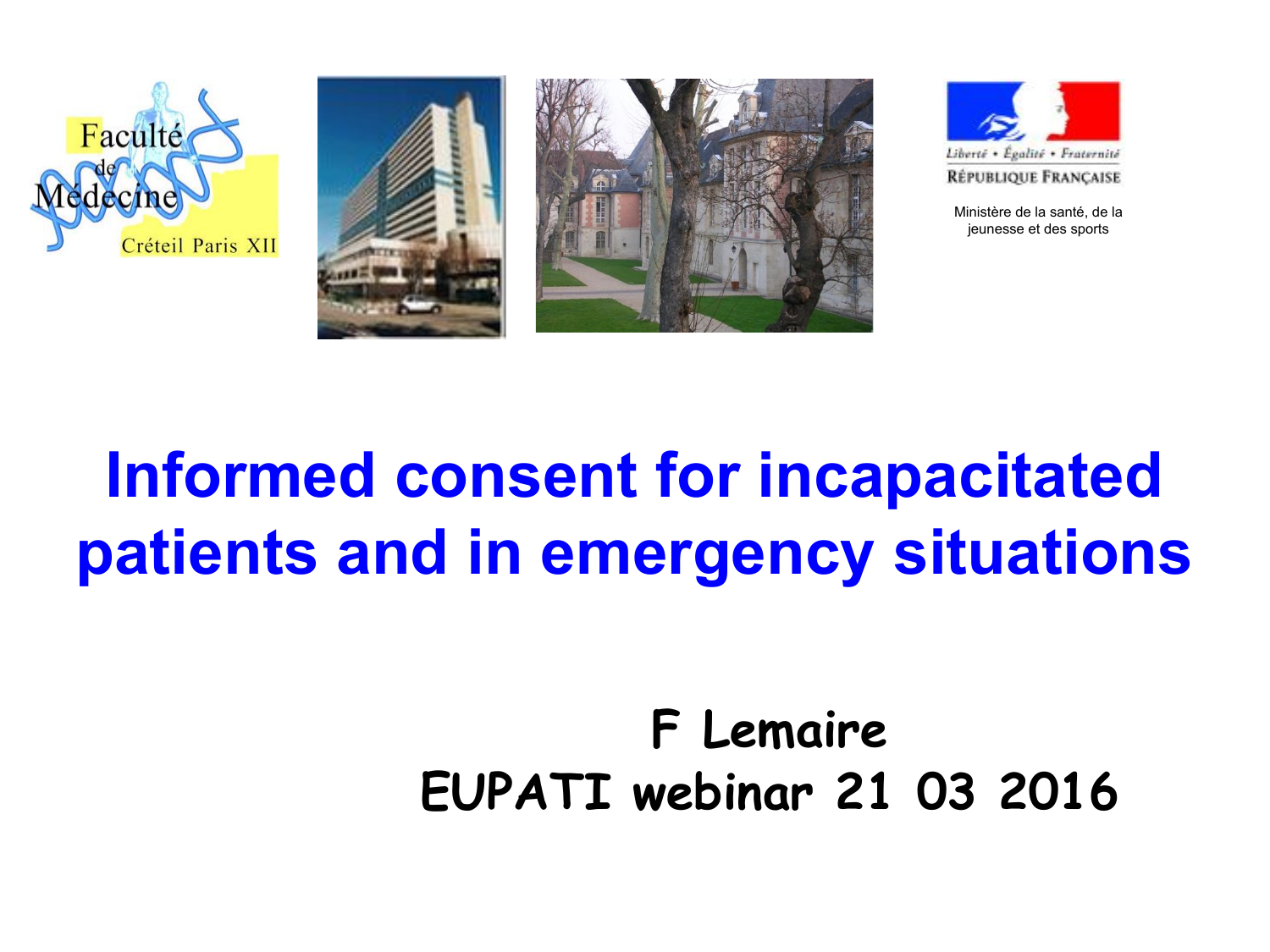## **Informed consent for incapacitated patients and in emergency situations under EU 536/2014**

**1. After Nuremberg, consent became the cornerstone of societal acceptance of research ("experimentation") on persons (ethics + legislation)**

**2. But, when persons are unable to consent for themselves (coma, emergency) … no research ?**

- **3. Necessary compromises:** 
	- **consent given by surrogates, or no consent at all**
	- **level of risk?**
	- **notion of direct benefit ?**

**4. The counterpart being that security of participants has to be reinforced +++.**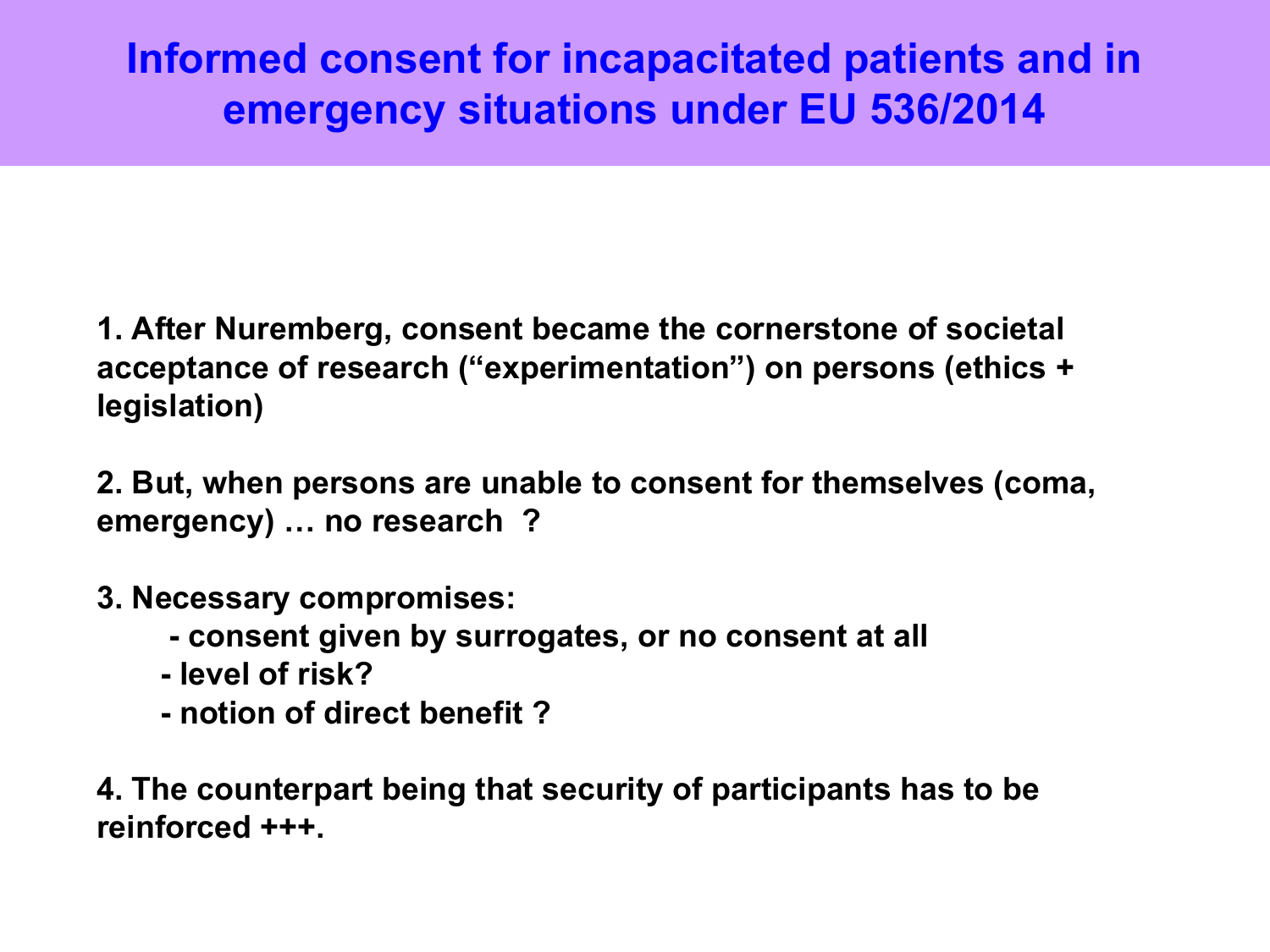### **Informed consent for incapacitated patients and in emergency situations under EU 536/2014**

## D Annane et al Intensive Care Medicine 2004

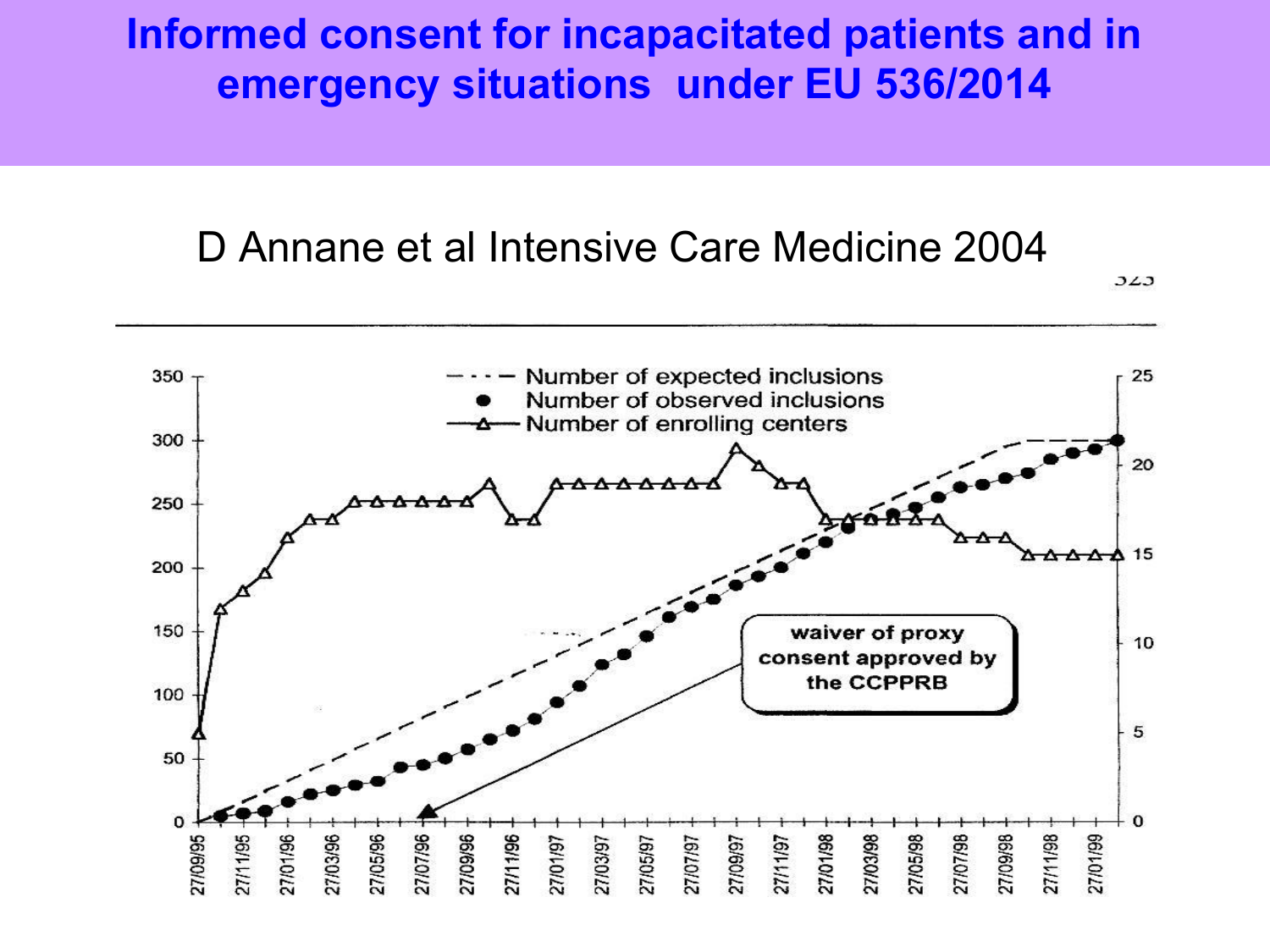## **Informed consent for incapacitated patients under EU 536/2014 (1)**

## **Scenario 1**

A 30yrs patient has an infectious disease (viral) with encephalopathy; he has a mild coma, doesn't answer to questions. A new anti-viral agent is being tested. The patient himself cannot consent. How research could be done ?

## **1. Basic conditions:**

- The subject has not previously opposed the trial
- No national rule prohibiting such trial
- **Informed consent** from the "legal representative" defined by national laws

- Whenever possible, an only partially incapacitated subject should take part in the consenting process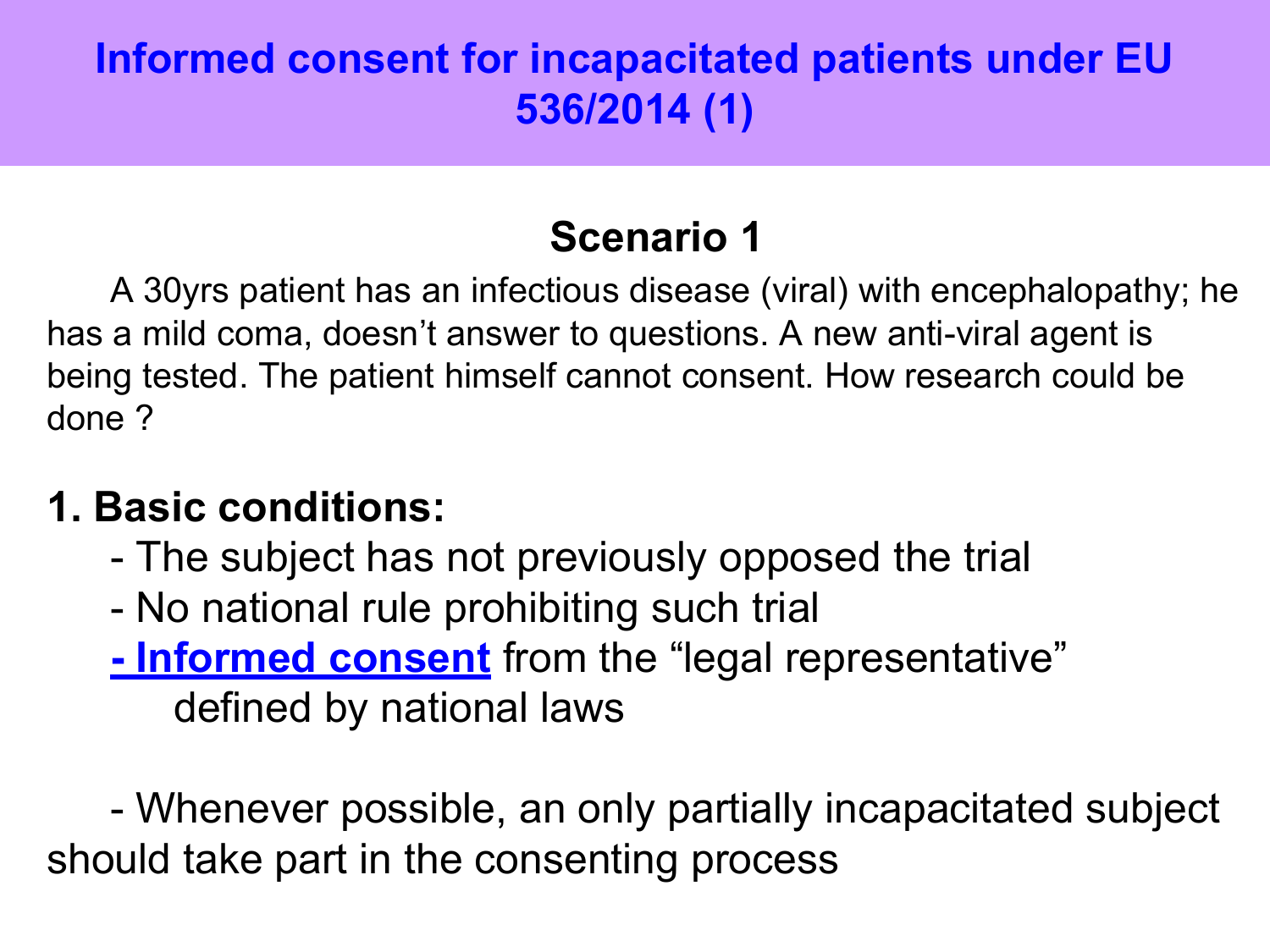## **Informed consent for incapacitated patients under EU 536/2014 (2)**

#### **3. Others**

- No financial inducement
- The trial cannot be performed in persons able to consent
- Trial relates to the medical condition the subject suffers from

#### **4. The problem of the risk/benefit ratio**

Participation in the trial is expected to produce :

- A direct (individual) benefit higher than risks involved
- If not, necessity of a "group benefit"

- In that case, the trial poses only a minimal risk (by comparison to standard treatment)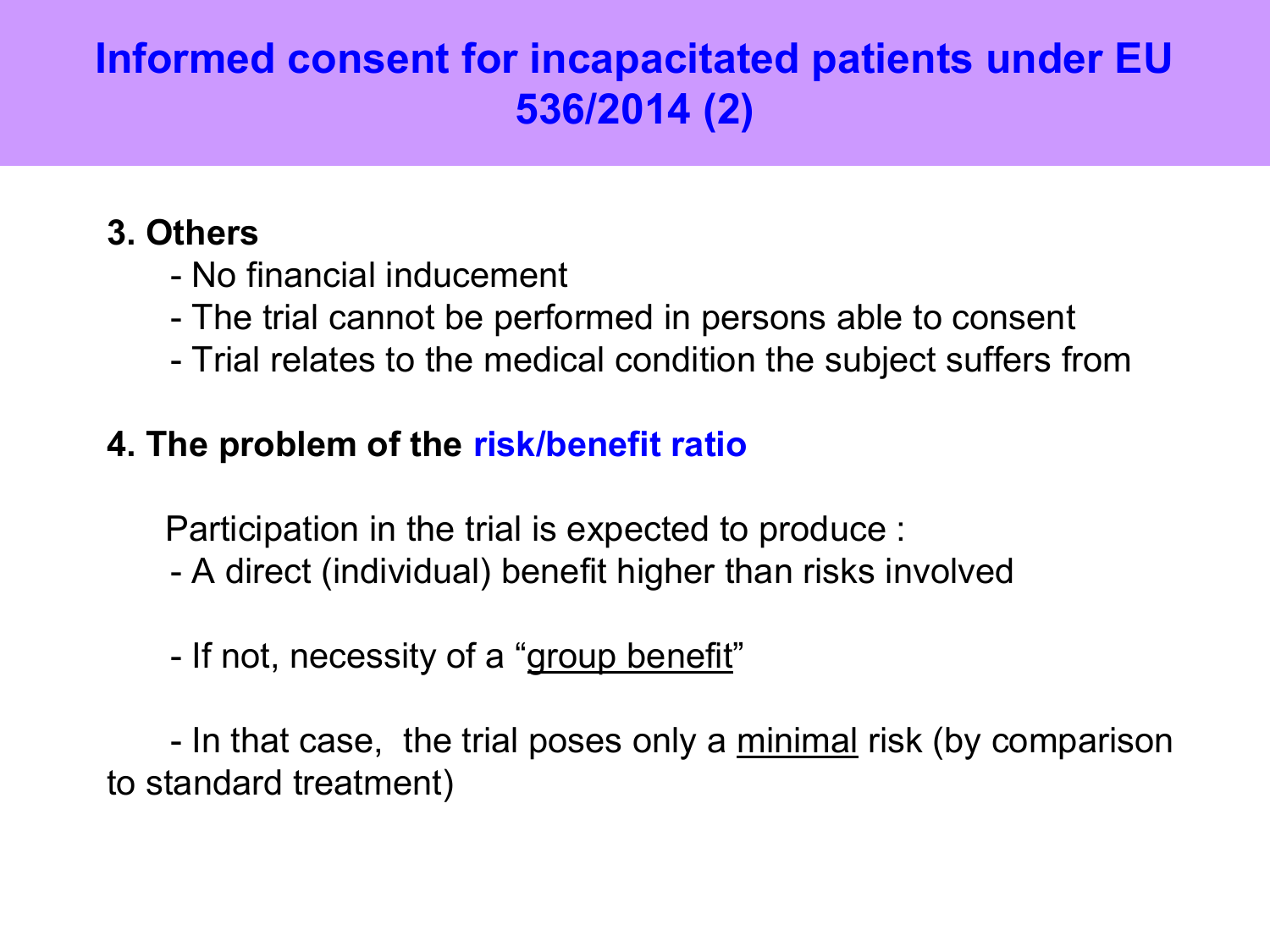## **Informed consent in emergency situations under EU 536/2014 (1)**

#### **Scenario 2**

A 60yrs man suffers from an an acute cerebral stroke when walking in the street. The emergency ambulance drives him to the nearest hospital. There, a clinical trial testing a new fibrinolytic agent is on going. The new drug (or placebo) has to be delivered within the first 2 hours. The patient cannot consent (deep coma). What if no family is around?

**A clinical trial can be started in emergency without informed consent if :**

**1. The subject cannot consent due to a sudden life-threatening medical condition,** 

**2. There is a reasonable expectation of a direct benefit**

**3. The legally representative is not available "within the therapeutic window"**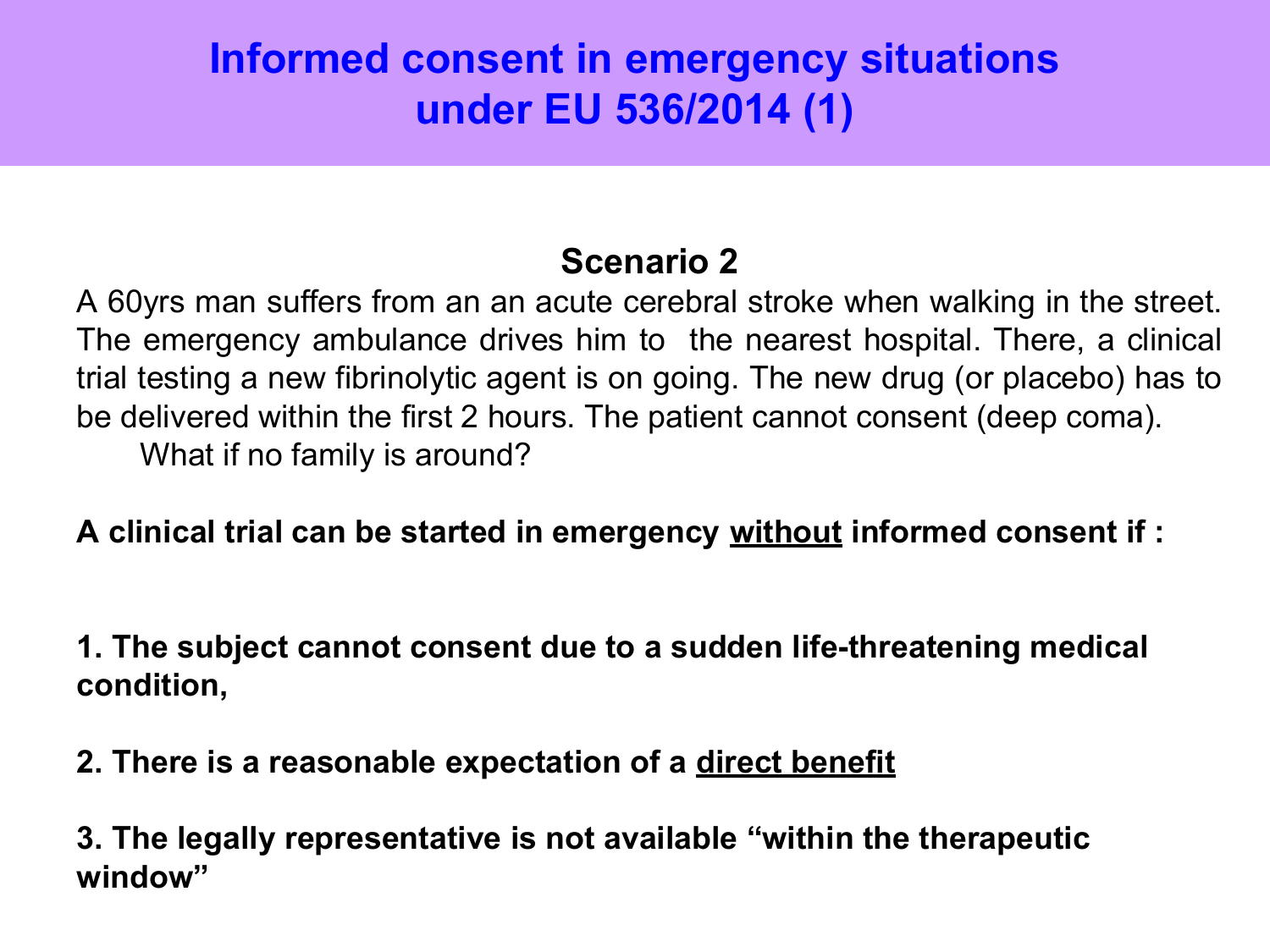## **Informed consent in emergency situations under EU 536/2014 (2)**

- **4. The investigator is not aware of any patient's objection**
- **5. The trial relates to the condition which makes consent impossible; primary disease or… sedation ??**
- **6. Minimal risk in comparison with the standard treatment**
- **7. Continuation of the trial : consent should be asked to:**
	- **1. Patient himself, if he regains consciousness**
	- **2. Or legal representative, if he comes sooner**

**If consent for continuation of trial is denied, data collected before refusal can be used by the investigator if there is no objection.**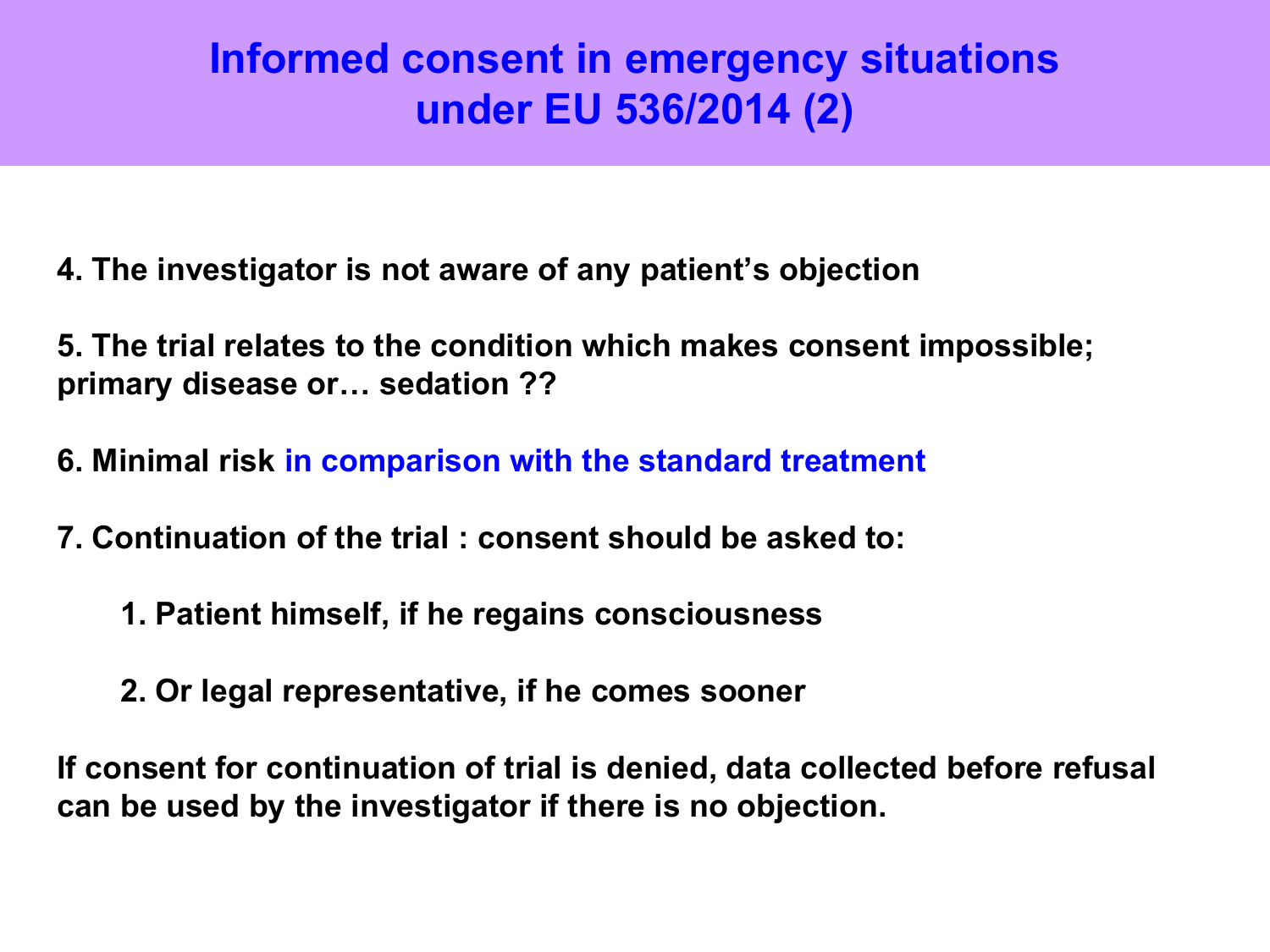# **ARDS** outcome



## Milberg et al. 1995 JAMA